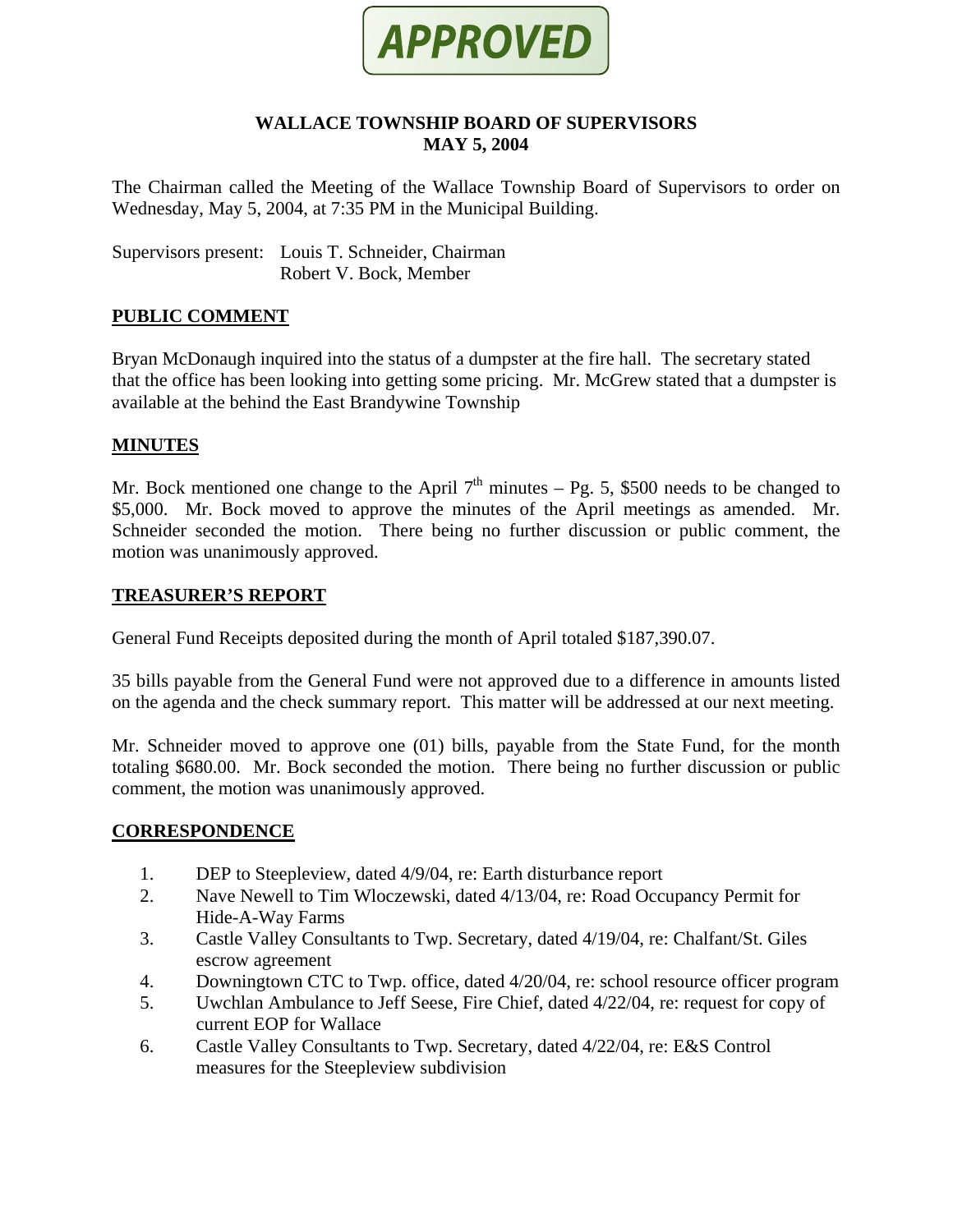- 7. Andrew Rau to Martin Weis, Esq., dated 4/23/04, re: Chalfant/St. Giles escrow agreement
- 8. Tim Wloczewski to Andrew Rau, dated 4/26/04, re: update on work to be completed in the Chalfant/St. Giles subdivision per escrow agreement
- 9. Dan Shoemaker to Evans Mill Environmental, dated 4/26/04, re: Rorke/Wadsworth treatment plant
- 10. Wallace Township Planning Commission to Board of Supervisors, dated 4/26/04, re: review of the Regional Open Space Priorities Report
- 11. Wallace Township Planning Commission to Board of Supervisors, dated 4/26/04, re: review of the plans submitted by PennDOT for the replacement of one of the Springton Road bridges
- 12. Chester County Conservation District to Twp. office, dated 4/27/04, re: Dirt and Gravel Road Grant Program
- 13. Wallace Township Planning Commission to Board of Supervisors, dated 4/26/04, re: recommendation letter for the Edgemoor Run subdivision (Bernard property)
- 14. Castle Valley Consultants to Anderson Homes, dated 4/30/04, re: roadside swales within the Steepleview subdivision
- 15. PECO to Twp. office, dated 4/30/04, re: updates on service within Wallace Township
- 16. Karla Harlan to Wallace Township Planning Commission, dated 5/3/05, re: waiver requests from the applicant for Old Orchard Estates

# **ZONING REPORT**

Tim Wloczewski reported that seven (7) new building permits were approved last month as follows:

 $\text{\#}04 - 15 - 80$  Indiantown Road (Shed)  $\text{\#04-16}-21$  Wycombe Drive (House) #04-17 – 30 Keldon Court (In-ground Pool) #04-19 – 1191 N. Manor Road (Fence) #04-20 – 211 Barneston Road (Home Occupation) #04-23 – 15 Styer Road (Fence) #04-24 – 71 Longview Drive (In-ground Pool)

An enforcement notice was issued to Mr. and Mrs. Roberts, owners of 120 Lovell Lane, requiring compliance with Township ordinances regarding passive agricultural use regulations. The homeowners currently have an abundance of farm animals still existing on their property. They were previously sent a notice of compliance in April and to date have not complied.

There has been no activity within the Chalfant development. A notice to release escrow funds was sent to the bank.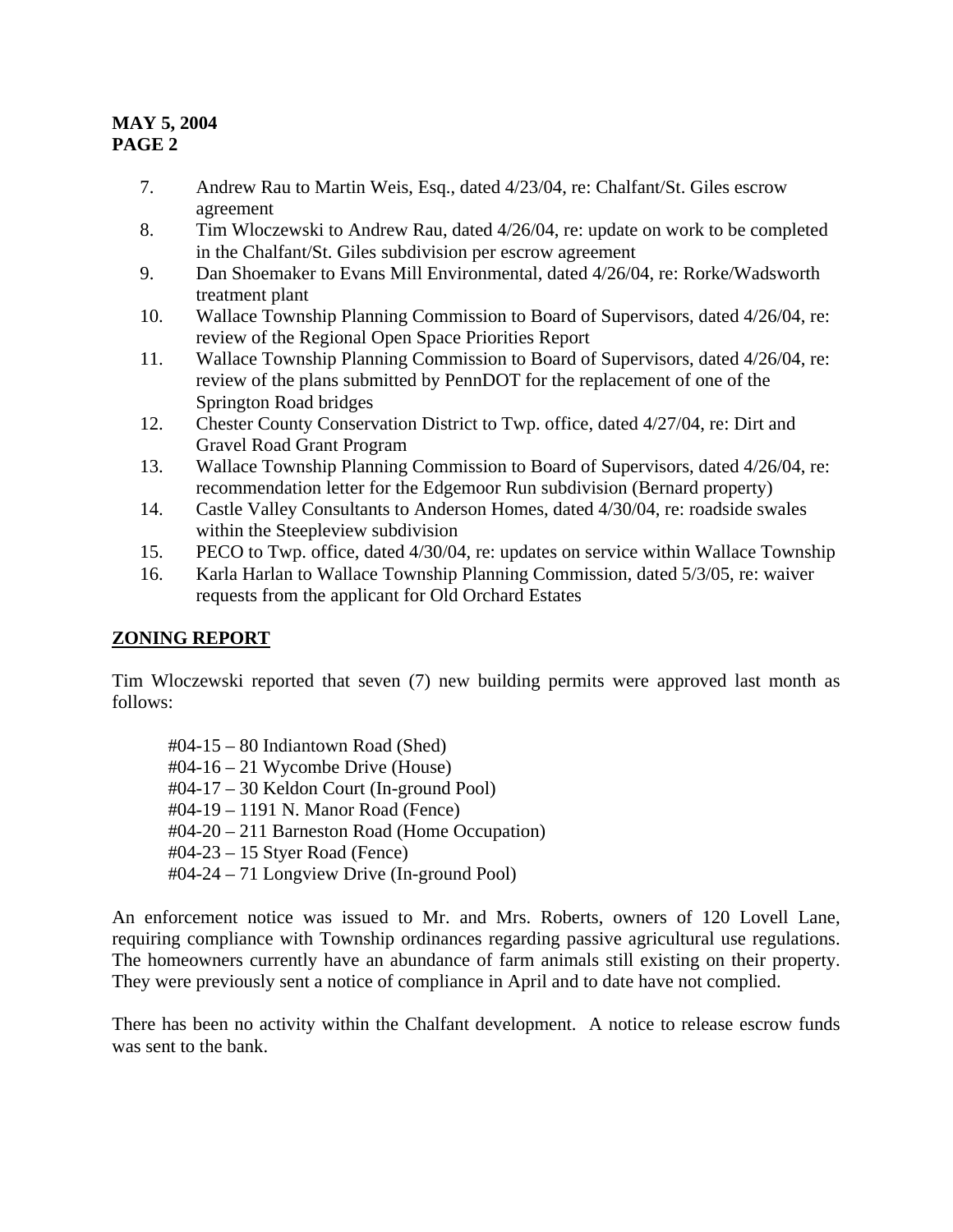New UCC code books have been purchased and should arrive shortly. A copy will be available in the township office for review.

Mr. Bock inquire as to the status of the water issue on Barneston Road. Mr. Wloczewski stated that he has spoken to the homeowner and some work was done but it is still not correct. An enforcement notice will be sent once the original 60 days to comply has expired.

The sewage issue on Keldon Court is also nearing its 60 day expiration. A PA one call has been received for coil testing on the site but to date no work has been done.

# **POLICE REPORT**

Chief Kocsi reported that for the month of April the activity report is as follows: 100 investigations; 74 traffic citations; 20 traffic warnings; 7 traffic accidents; 2 criminal arrests and 3 summary arrests.

Chief Kocsi stated that he is aware of a meeting scheduled to take place next Monday and he would like it known that there have been numerous safety issues regarding Devereux. The expansion of the facility will create a quality of life issue for the Wallace residents. Craig Kologie, Twp. Engineer stated that this meeting was for stormwater issues only.

# **HISTORICAL COMMISSION**

Jaci Nicely reported that the Historical Commission has received the impact study for the Old Orchard Estates development as well as two letters regarding the Bernard property and they will be reviewing both. The commission will also be looking into the purchase of an additional fire proof file cabinet.

Jane Davidson will be looking into the reconstruction of the Springton Road Bridge. She will also try to determine where funds are coming from for the work. If funds are being provided by federal government then there could be more leverage regarding the historical significance of the bridge.

# **PARK BOARD**

Jill Givler reported that the Park Board is currently looking for some new members. They are compiling the data received from the on-line survey as well as the survey sent out in the newsletter. GGS would like to have the water tested at the snack shack. They say it is brown. Mr. Schneider inquired as to whether a park board member would be interested in attending any meetings regarding the new park and Ray Park. Ms. Givler stated that they would like to be involved and to contact Greg Newell. He will be the point of contact regarding park construction.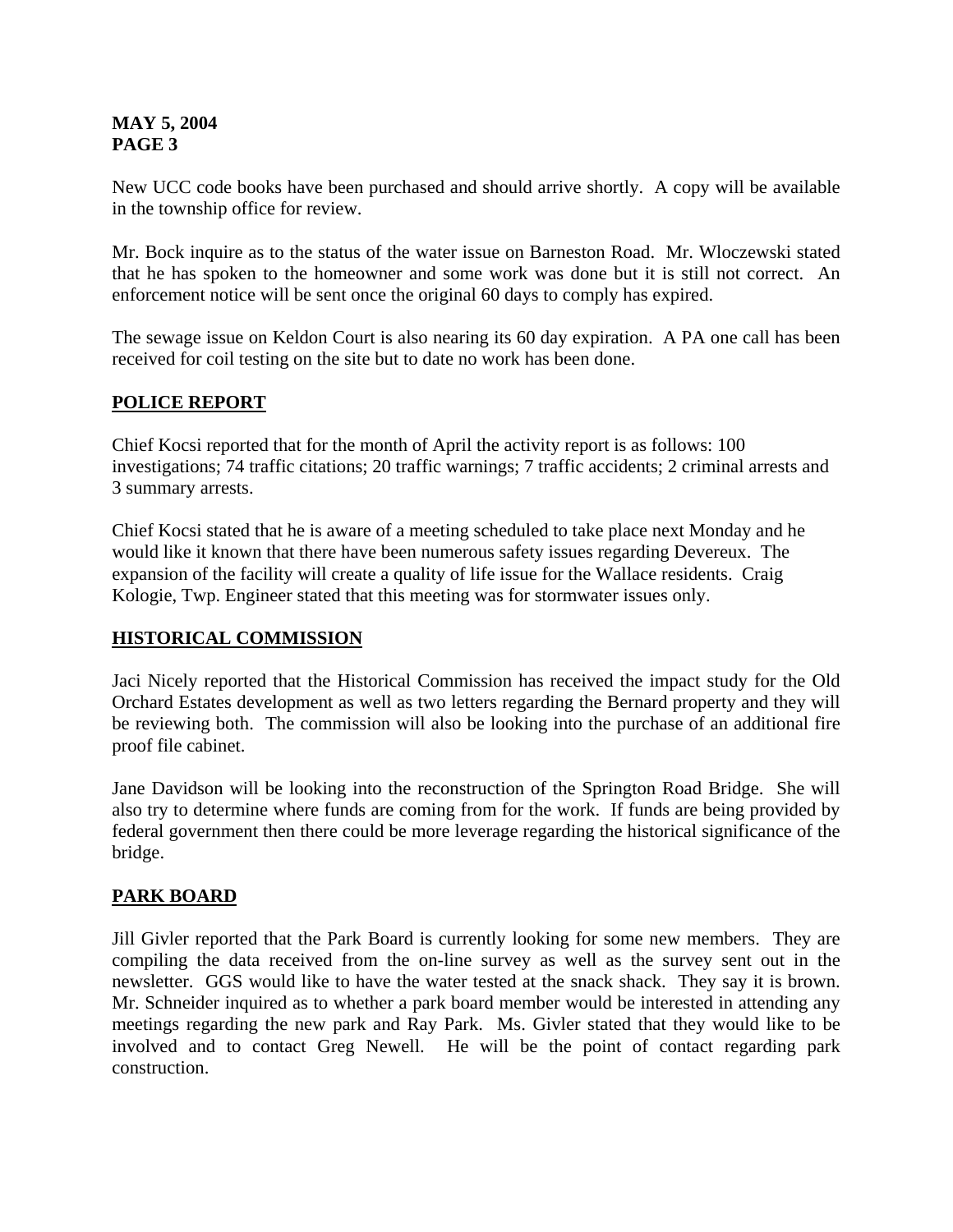### **PLANNING COMMISSION**

Skip McGrew reported that the Planning Commission met on April 28<sup>th</sup> to discuss the Bernard subdivision. The Planning Commission has supplied the Board with a letter recommending approval of this plan. One change is recommended to the note section on the plans and that is to include that the Historical Commission be notified of any disturbance on the entire site and not be limited to Lot #8. Craig Kologie, Township Engineer, stated that he has reviewed the plan and is concurrence with the Planning Commissions recommendations. Dave Beideman, engineer for the applicant, stated that he will be adding an addition note to the plan stating that no building permit will be issued until NPDES permits have been approved. Mr. Bock moved to approve the Bernard subdivision conditioned upon all requirements stated in the Planning Commission's letter of April 28, 2004, and the above mentioned note changes to the plan are met prior to release of the plans to the applicant for recording. Mr. Schneider seconded the motion. There being no further discussion or public comment, the motion was unanimously approved.

Mr. McGrew stated that he attended a meeting with Mr. Cooke and Mr. Eschbacher regarding the Wheeler subdivision. These two residents are neighbors to the Wheeler property and have some concerns regarding the placement of homes being close to theirs. This issue was not resolved and they will be attending the next Planning Commission meeting.

#### **SUBDIVISIONS**

- 1. #04-1 Old Orchard Estates
- 2. #04-2 Edgemoor Run (Bernard) Reaffirmation of plan approval

# **VILLAGE TASK FORCE**

Bryan McDonaugh reported that they did not have a meeting last month. He stated that the PA Historical Commission will be out on May  $28<sup>th</sup>$  to reevaluate the boundaries within the Glenmoore Village.

#### **OLD BUSINESS**

Mr. Schneider moved to approve Resolution No. 04-9, Supporting The Upper East Branch, Brandywine Creek Watershed Conservation Plan And Listing The Upper East Branch, Brandywine Creek Watershed And Its Tributaries On The Pennsylvania Rivers Registry. Mr. Bock seconded the motion. There being no further discussion or public comment, the motion was unanimously approved.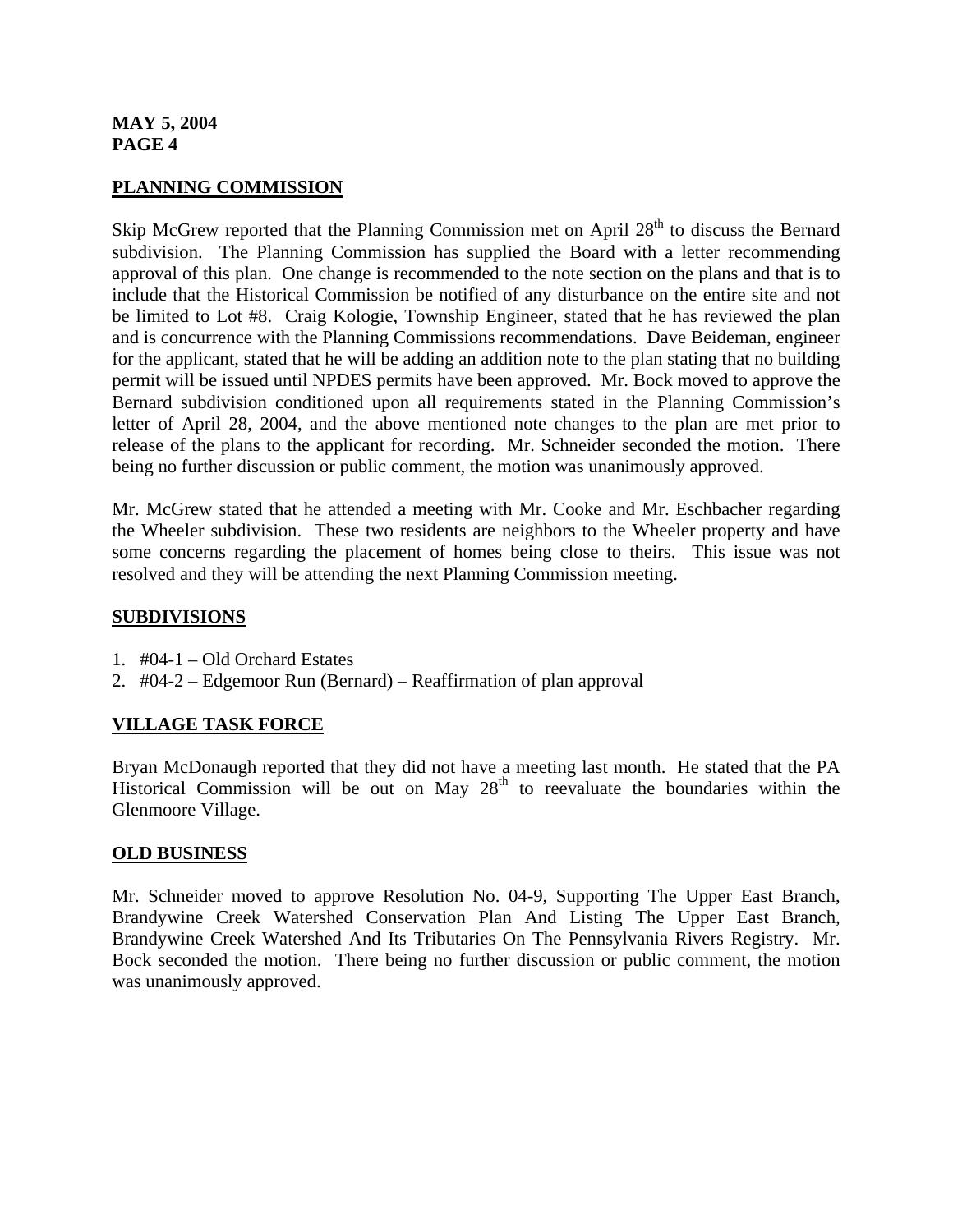#### **NEW BUSINESS**

|                          | Bid openings for road materials. Two bids were received. The breakdown is as follows: |        |
|--------------------------|---------------------------------------------------------------------------------------|--------|
| <b>Highway Materials</b> | ID-2 Binder                                                                           | 27.70  |
|                          | <b>ID-2 Wearing</b>                                                                   | 30.70  |
|                          | 1/4" Anti-Skid                                                                        | No bid |
|                          | Rip-Rap                                                                               | No bid |
|                          | PA#2-A Modified                                                                       | No bid |
|                          | PA #2-B                                                                               | No bid |
| <b>Martin Limestone</b>  | <b>ID-2 Binder</b>                                                                    | No bid |
|                          | <b>ID-2 Wearing</b>                                                                   | No bid |
|                          | 1/4" Anti-Skid                                                                        | 10.14  |
|                          | Rip-Rap                                                                               | 14.00  |
|                          | PA#2-A Modified                                                                       | 8.30   |
|                          | PA #2-B                                                                               | 10.15  |

Mr. Bock moved to have Ed Smith review the bids and approve. Mr. Schneider seconded the motion. There being no further discussion or public comment, the motion was unanimously approved.

Mr. Bock read a motion as presented by the township solicitor as follows:

 Pursuant to the Subdivision Escrow Agreement dated November 19, 2003, and the notice to Chalfant St. Giles, Inc. dated February 23, 2004 herein authorized, the Wallace Township Board of Supervisors hereby authorizes the Township solicitor to demand and draw from the Madison Bank escrow account the following sums relating to the Chalfant St. Giles subdivision:

| $\mathbf{1}$ . | Roof Work on Lot 13:                         |    | \$17,157    |
|----------------|----------------------------------------------|----|-------------|
| 2.             | Roof-Related Water Damage, Lot 13 Interior:  | S. | 960         |
| 3.             | Basement Repair to Lot 13                    | S. | 750         |
| 4.             | Engineering and Legal Services as of 4/16/04 |    | \$9,672.93  |
|                | TOTAL:                                       |    | \$28,539.93 |

 The Township reserves the right to issue additional notices and make additional withdrawals from the Escrow Account pursuant to the Escrow Agreement.

Mr. Bock moved to approve the above motion. Mr. Schneider seconded the motion. There being no further discussion or public comment, the motion was unanimously approved.